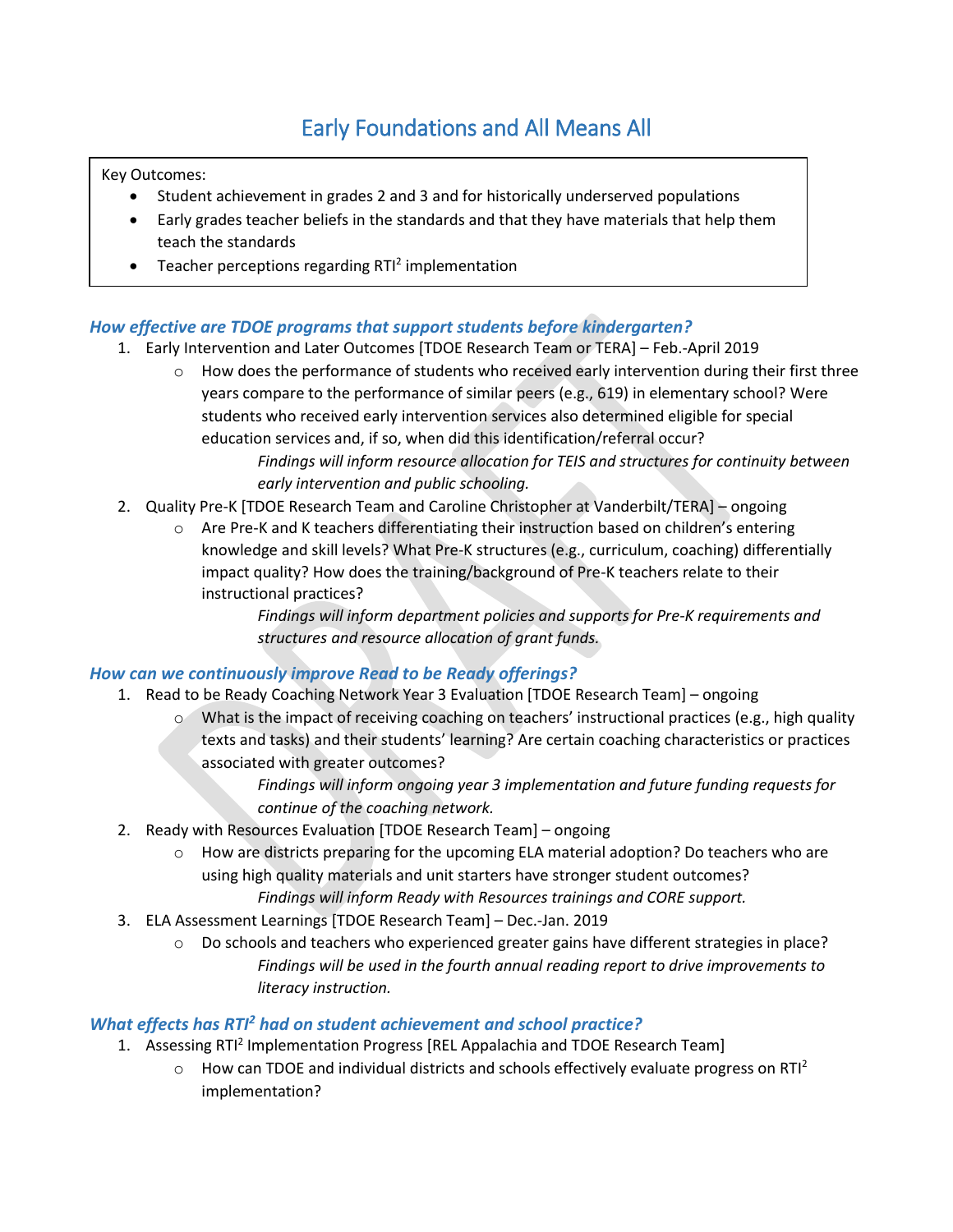*Findings will inform knowledge of RTI<sup>2</sup> implementation.*

- 2. Disproportionate Identification of Students with Disabilities Post RTI<sup>2</sup> Implementation [TDOE Research Team]
	- $\circ$  Have rates of identification changed relative to academic achievement? Is any disability group higher or lower functioning as a result of RTI<sup>2</sup> implementation?

*Findings will inform state guidance on RTI<sup>2</sup>implementation.*

- 3. Achievement Gains for Tennessee's Lowest Performing Students [TDOE Research Team]
	- $\circ$  Do the lowest performing students without an IEP make more year-to-year gains under RTI<sup>2</sup>? *Findings will inform investment in reading and math supports for our lowest achieving students.*

#### *To what extent do Tennessee schools foster safe and supportive learning environments for students?*

- 1. Opportunity Gaps in Tennessee Schools [TDOE Research Team] Oct.-Jan. 2019
	- o How do school experiences and resources differ for ED and non-ED students over the long term?

*Findings will inform department supports to schools serving the greatest percentages of ED students.* 

- 2. School Safety Landscape [TDOE Research Team] –Oct.-Nov. 2018
	- o What school safety strengths and vulnerabilities exist across the state? To what extent are schools effectively planning for potential threats?

*Findings will inform department targeted supports for safety planning and resource allocation and tools for self-assessment.* 

- 3. Building Strong Brains Program Evaluation [TDOE Research Team] spring 2019
	- o Based on school climate survey, walkthrough, attendance, and discipline data, how are BSB/TIS pilot schools performing (baseline)?

*Findings will inform continuous improvement of multi-year initiative.* 

- Read to be Ready Summer Camps evaluation
- Early Literacy Matters evaluation
- Ongoing EL data improvements and proficiency criteria analysis
- Teaching Literacy in grades 4-12 and Teaching Math in TN baseline/goal-setting
- KEI analysis for PDG participants
- Tennessee Early Literacy Network analysis support
- Pre-K-Grade 2 alignment study observation tool development and sampling
- RTI<sup>2</sup> implementation tool development
- $\bullet$  RTI<sup>2</sup> manual refinements
- Discipline and corporal punishment data reporting
- Disproportionalities in gifted enrollment
- School social worker survey analysis support
- Ongoing school safety data collection efforts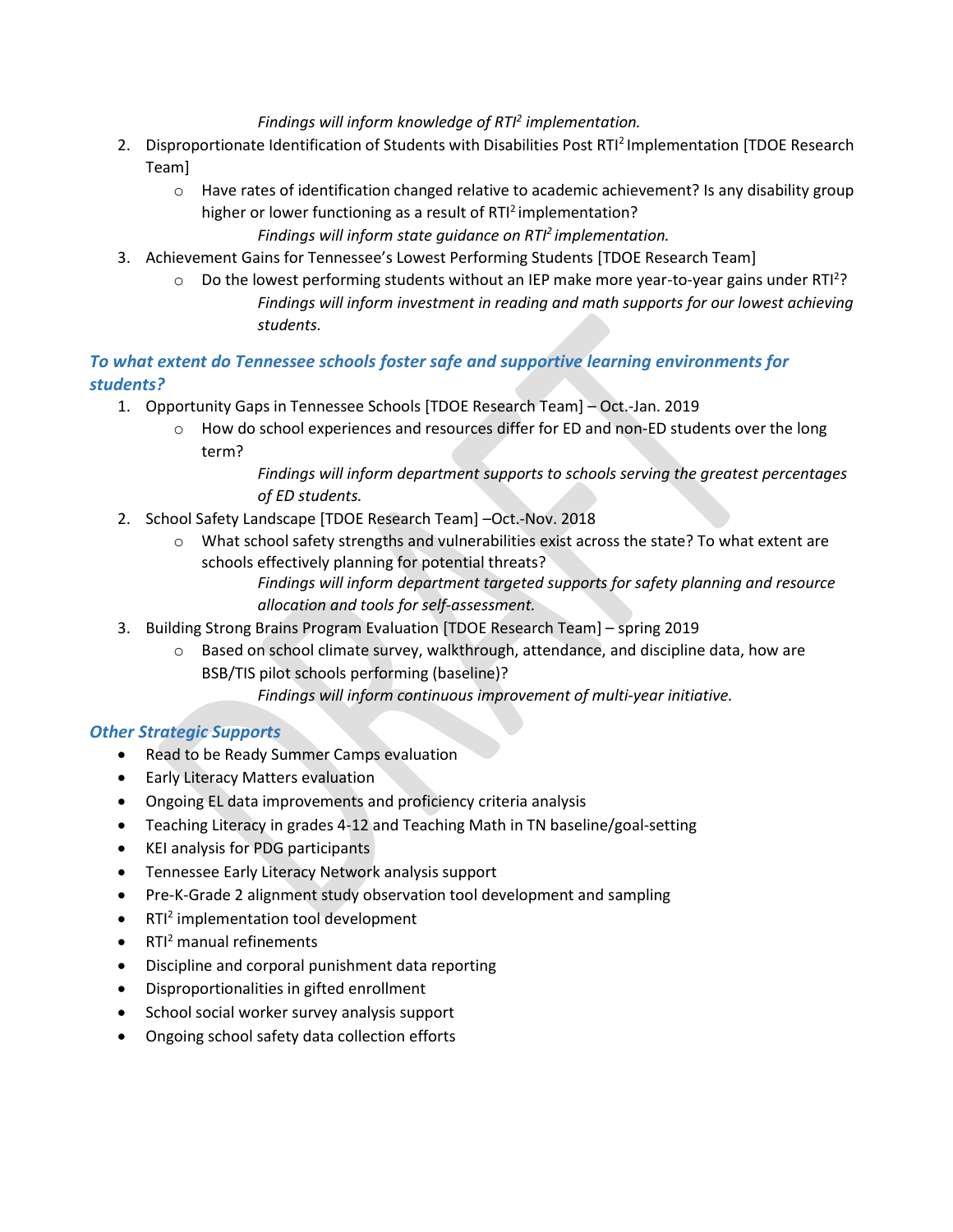# High School and Bridge to Postsecondary

Key Outcomes:

- Student enrollment in key courses aligned to promoted pathways
- ACT performance
- Postsecondary enrollment, persistence, and workforce transitions and success

#### *What courses and pathways best set students up for success following high school? How can we improve take-up and quality of those pathways and courses?*

- 1. Impact of Integrated Math on ACT Scores [TDOE Research Team] Sept.-Nov. 2018
	- $\circ$  Do students who have three years of integrated math outperform those who take traditional math courses on the ACT? What is the landscape of district rollout of integrated math? *Findings will inform whether and how districts implement integrated math and how the department guides/supports those districts.*
- 2. Deep Dive into the Statewide Dual Credit Challenge Exam [TDOE Research Team] Nov.-Jan. 2019
	- o What is the background of students enrolling in SDCs? Using item analysis, what do we learn about what is causing low pass rates on the exams?

*Findings will inform department SDC trainings in the spring that will lead to more targeted professional learning for SDC teachers.*

- 3. Essential EPSOs [TDOE Research Team] Feb.-May 2019
	- o Are certain EPSOs (subject and type) more likely to lead to college enrollment and persistence? Do we see variation for different groups of students (e.g. low-income, at different levels of achievement)?

*Findings will inform department investment in course offerings and guidance to districts on how to strategically scale EPSO offerings.*

- 4. EPSO Student Letters [TDOE Research Team & CCTE] ongoing
	- o Does receiving a letter to promote EPSO access increase likelihood of student enrollment in EPSOs? Does identification and targeted outreach increase equity in terms of the types of students enrolling in EPSOs?

*Findings will inform department strategy related to increasing EPSO enrollment supporting counselors in student advisement on course selection.* 

- 5. Impact of Statewide Dual Credit Courses [Steven Hemelt at UNC] ongoing
	- $\circ$  Have statewide dual credit courses (with a focus on college algebra) changed subsequent student course-taking or postsecondary matriculation/success?

*Findings will inform department understanding of how success in SDC courses impacts student's postsecondary enrollment, leading to a better understanding of what courses districts and schools should consider offering.*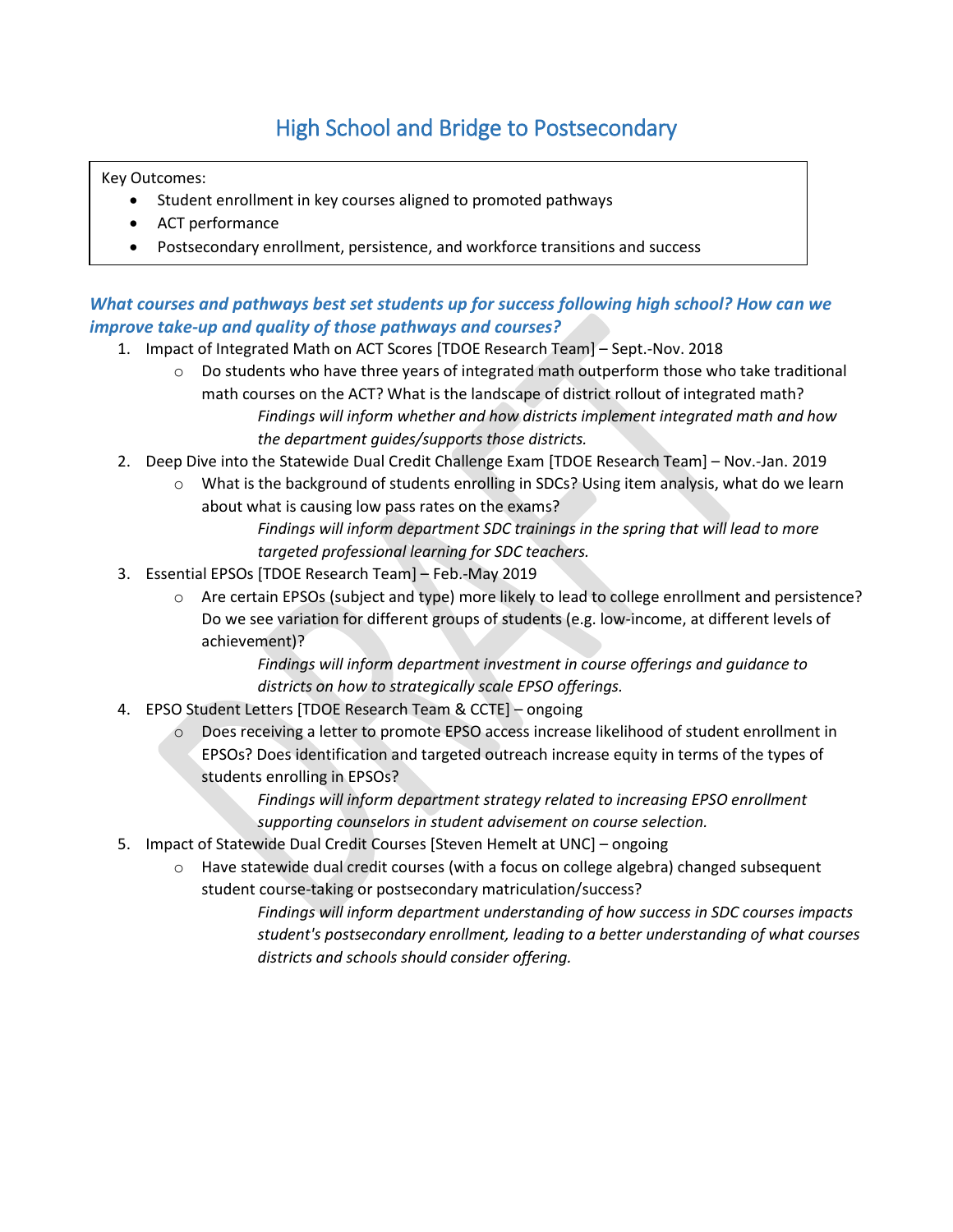#### *How can we improve the take up and quality of CTE programs and policies?*

- 1. CTE Participation, Outcomes, and Alignment to Labor Markets [TDOE Research Team] Nov.-Feb. 2019
	- $\circ$  To what extent are Tennessee high school students engaging in CTE programs and is there equitable access to those programs? How does access to those programs relate to later postsecondary and workforce outcomes?

Findings will inform the department's evaluation of CTE programs, state support for developing, and whether to invest in certain programs.

- 2. CTEx Lab [Celeste Carruthers at University of Tennessee and TDOE Research Team] ongoing
	- $\circ$  To what extent do students who take a course or two, concentrators, and completers of CTE programs of study differ in terms of demographics and prior achievement as well as later postsecondary and workforce success?

*Findings will inform the effects of long-term changes in CTE program alignment and identify key areas of success and opportunities for improvement in CTE.*

- 3. Take-up and Impact of Industry Certification [TDOE Research Team]
	- o What are the demographic and academic backgrounds of students who earn industry certification in high school? To what extent does earning an industry certification in high school impact later postsecondary and career outcomes?

*Findings will inform the department's understanding of the economic value of industry certifications.* 

#### *What state supports increase enrollment and success in postsecondary?*

- 1. State Longitudinal Data Systems (SLDS) Grant [Chris Avery at Harvard, TDOE Research Team and CCTE] – ongoing
	- o What are the characteristics of effective partnerships between postsecondary institutions and high schools that ease the transition from high school to postsecondary? To what extent do high school course offerings influence postsecondary major selection?

*Findings will inform how the department can support student postsecondary advisement and whether schools and postsecondary institutions can partner to improve the postsecondary enrollment process for students.* 

- 2. High School Student and Staff Focus Groups [CCTE and TDOE Research Team] Jan-Feb. 2019
	- What are the biggest perceived challenges and barriers to enrolling and succeeding in postsecondary?

*Findings will inform department support for schools and districts to implement effective pathways for students and advise students to take up the right opportunities.* 

- Ready Graduate coding and calculation support
- Technical support around building EPSO and CTE data use and awareness
- Management and guidance of P20ConnectTN longitudinal data system
- Development and dissemination of a new statewide Drive to 55: Pathways to Postsecondary report for 2017 high school graduates
- Spring convening to integrate research/practitioner lessons around Statewide Dual Credit and EPSO research
- SAILS program evaluation and next steps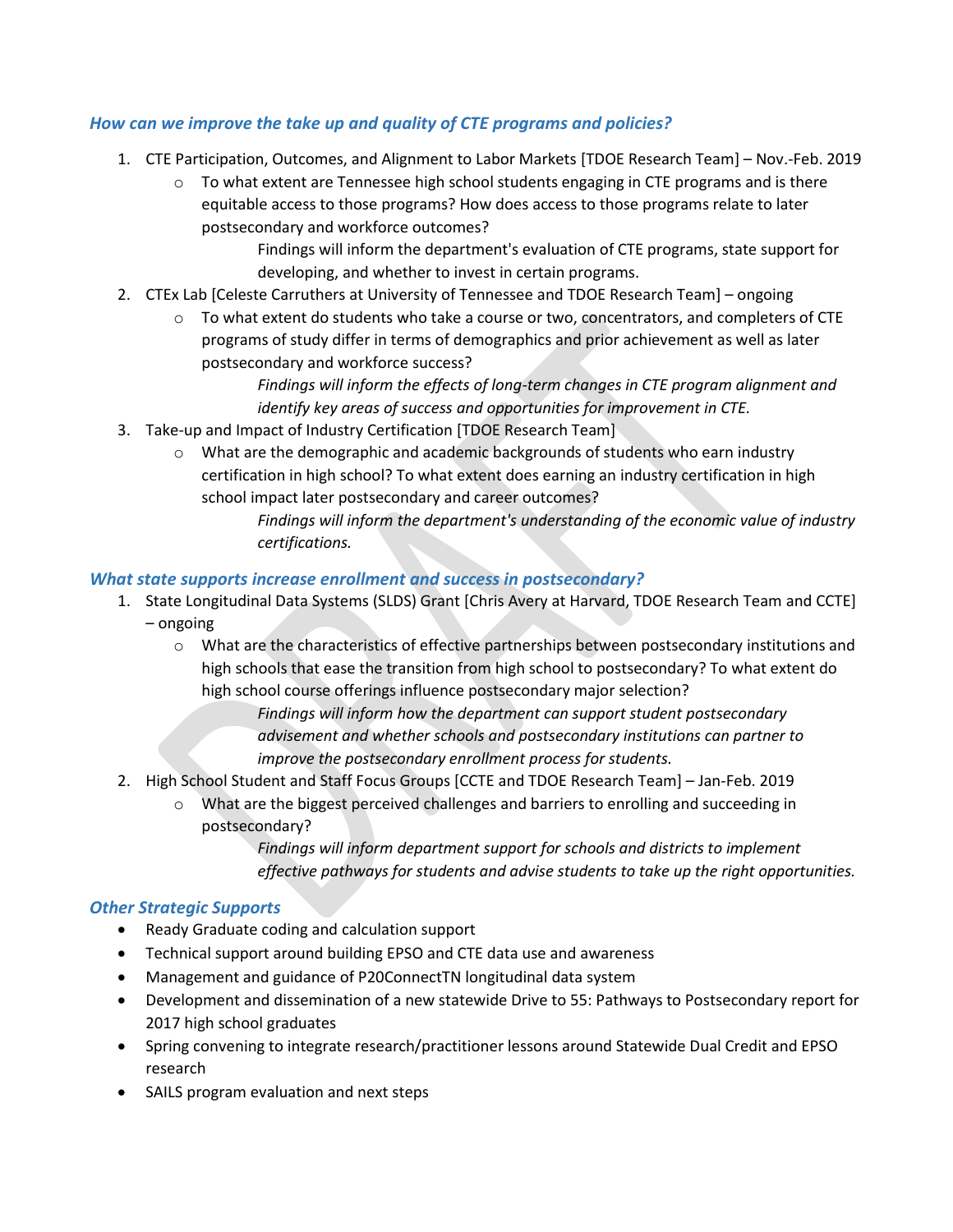### **Educator Support**

#### *Key Outcomes*

- Percent of students on track and mastered on statewide assessments and on NAEP
- Teacher satisfaction with educator prep, induction, evaluation, and professional learning
- Educator diversity and quality measured by observation and value-added
- Leader effectiveness measured by teacher retention, non-differentiation of observation scores, schoolwide value-added

### *Can state programs aimed at changing clinical practices in educator preparation programs improve the effectiveness of beginning teachers?*

- 1. Mentors Matter [TDOE Research Team and Matthew Ronfeldt at University of Michigan] ongoing
	- How can selection, recruitment, and training of clinical placement mentors improve clinical placement experiences for teacher preparation candidates? *Findings will inform department guidance to districts and EPPs (and possible SBE policy*

*changes) regarding selection, recruitment, and training of clinical mentors.* 

- 2. Landscape Study of Clinical Preparation [Ronfeldt at Michigan]
	- o How do clinical placement practices vary across Tennessee EPPs? *Findings will inform EPP approval processes and continuous improvement supports.*

#### *What is the landscape of Tennessee's teacher and administrator labor markets?*

- 1. Teacher Supply and Demand [Matt Kraft at Brown/TERA; Ronfeldt at Michigan] ongoing
	- $\circ$  To what degree are there teacher shortages in Tennessee and what factors predict the likelihood of a shortage? What are our highest needs endorsement areas? *Findings will inform state and district policy and practice regarding how to create a more efficient education labor market including improvements to high-needs area*
	- *designations, differentiated compensation, and teacher certification policies.*
- 1. Principal Leadership [Jason Grissom at Vanderbilt/TERA] ongoing
	- o How can we better support and prepare school leaders?

Findings will inform department efforts to improve school leader training, selection, recruitment, and supports.

- 2. Recruitment and Retention of Teacher Leaders [Cravens and Redding at TERA] ongoing
	- o Who becomes a teacher leader? How long do they stay in their roles?
		- *Findings will inform the department's Teacher Leaders Network and other initiatives designed to identify and support teacher leaders.*

#### *How do we improve state support for educator evaluation and professional learning?*

- 1. Teachers' Experiences with Portfolio Growth Models [TDOE Research Team] fall 2018
	- $\circ$  How do we improve portfolio implementation? What is driving district decision making around engaging in optional portfolio growth models? How are districts supporting optional portfolio growth models? Is engagement in portfolio positively impacting Pre-K/K teacher practice? *Findings will inform implementation and supports for educators and districts participating in portfolio.*
- 2. TEAM 2.0 Improving Educator Evaluation Structures [TDOE Research Team and TERA] ongoing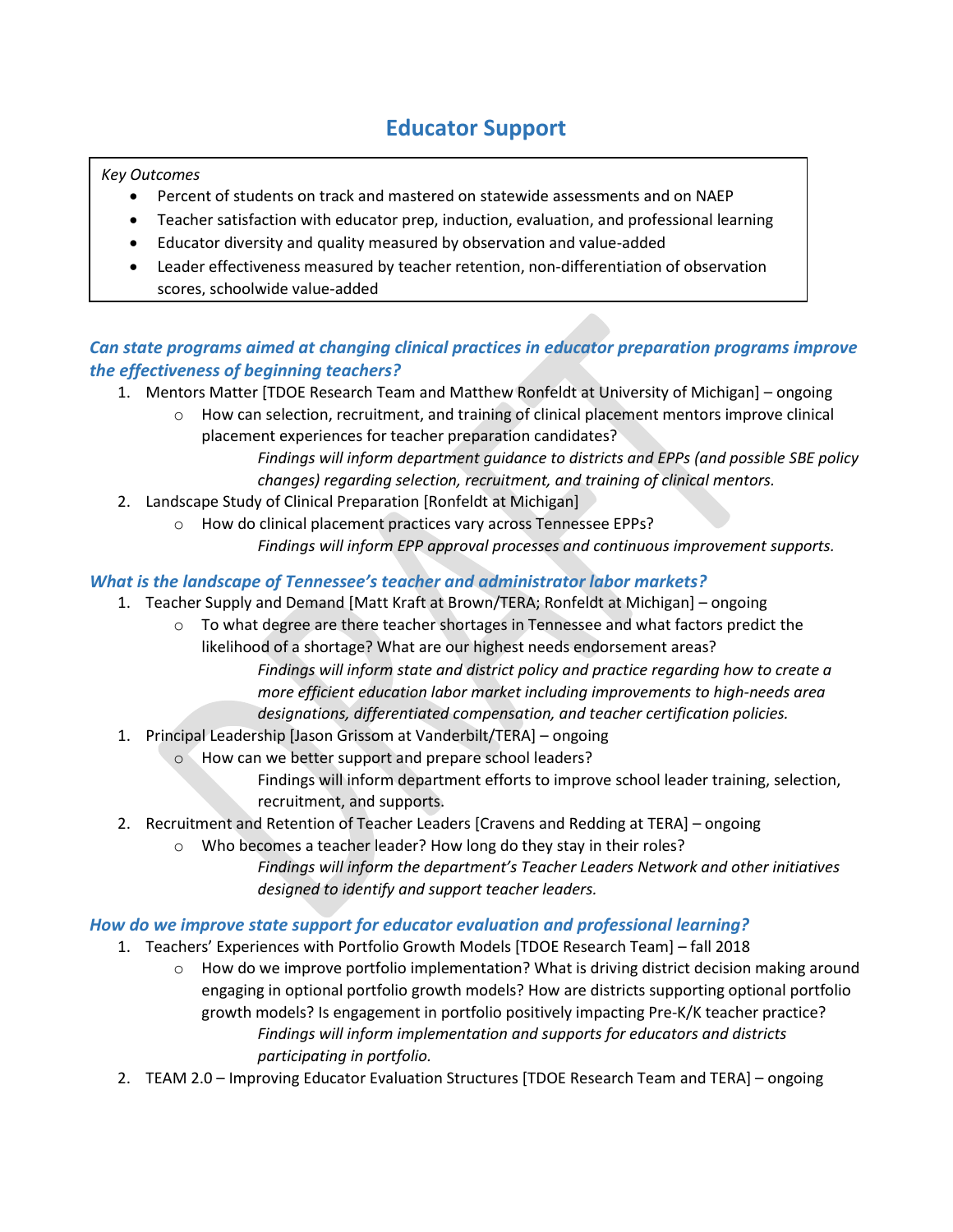$\circ$  How do we improve on our current TEAM observation rubric? How might we simplify the growth and achievement measure selection? What metrics do we use to track "high quality" evaluation in a school? Alignment between CLASS/Learning Walk ratings and TEAM observation ratings for Pre-K teachers?

> *Findings will inform improvements to key evaluation structures such as the TEAM rubric, observation requirements, and measure selection.*

- 3. Quality of Feedback through Educator Evaluation [TDOE Research Team and Seth Hunter at George Mason/TERA] – ongoing
	- o What is good feedback? To what extent are teachers getting good feedback? What could we change to make it more likely that teachers are getting good feedback?

*Findings will inform TEAM evaluator training design and other department supports to school leaders as well as guidance to leader preparation programs. Data will also serve as a baseline for TEAM 2.0 rubric evaluation.* 

- 4. Reimagining State Support for Professional Learning [Rubin, Grissom, Papay, Hill at TERA] ongoing
	- o What professional learning is most effective in improving teacher practice and student outcomes, and how can the state create the conditions to make these types of professional learning more likely?

*Findings will inform department policy and guidance related to professional learning.* 

- Portfolio rescoring, new vendor management, and data quality checking
- Final LOE scoring accuracy
- Non-differentiation and misalignment
- Educator and district survey
- Staff assignment codes consultant
- Access to effective teachers data tool advisement
- EPP annual reports metric consultation and data support
- Analysis of edTPA relationship to value-added
- Teacher Incentive Fund reporting